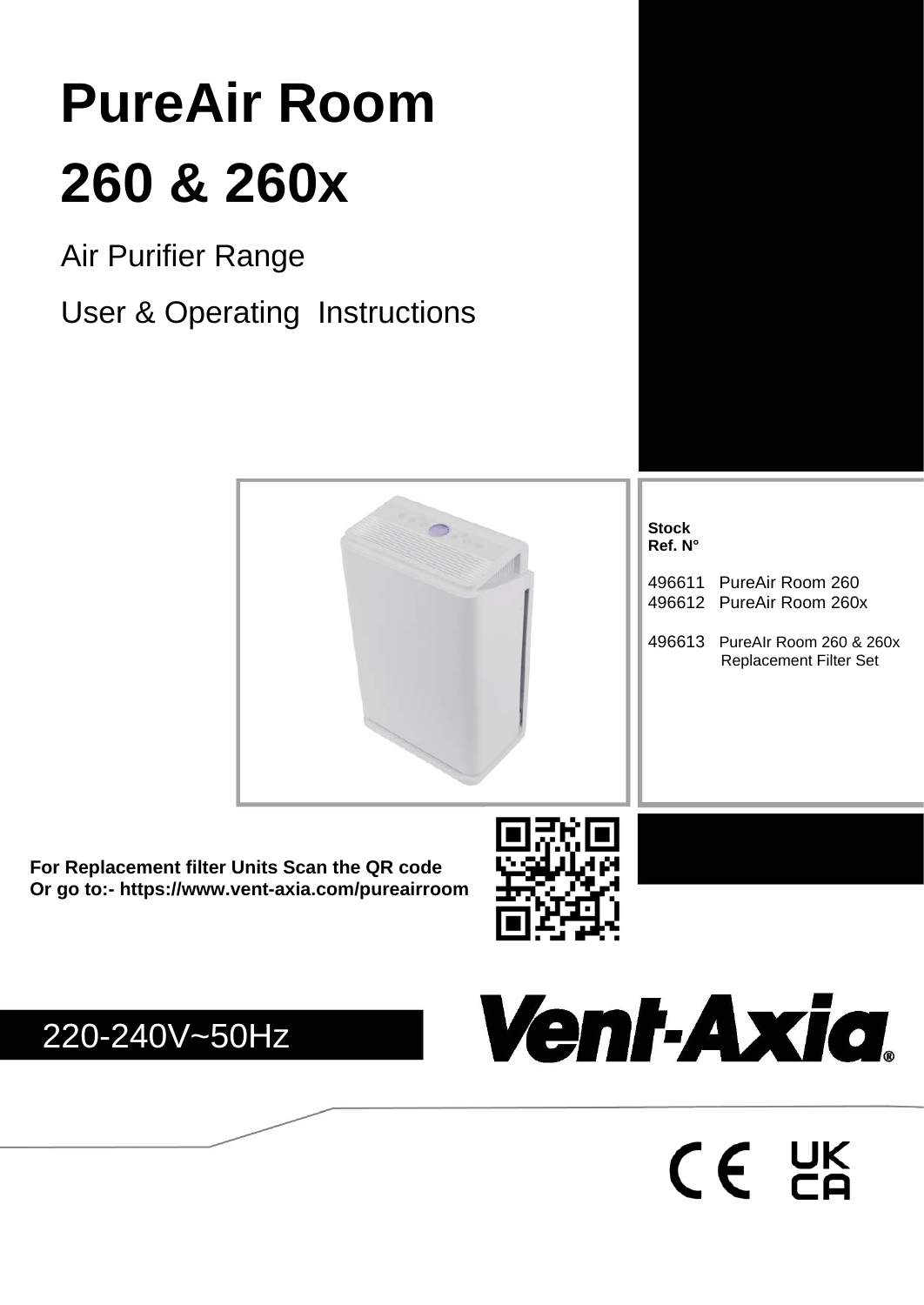We spend more than 90% of our time indoors breathing up to 50 times more polluted air than outdoors which may contain over 900 chemicals, particulate and biological materials. Each of us breaths 9000 litres of air each day and poor indoor air quality effects the health of everyone in your home.

The PureAir Room 260 is an advanced multi stage air cleaning system which removes these harmful particles and neutralises bad smells, purifying the air you and your family breathe for a fresher and healthier indoor environment.

After unpacking the appliance, check for any transport damage and the contents for completeness. In the event of damage or an incomplete delivery, contact Vent-Axia.

Dispose of the packaging material in a proper manner. Packaging materials should be kept away from children!

# PureAir Room 260 & 260x Residential Air Purifier units

A. - Display Panel B. - Fan impeller<br>C/D/E/F. - Prefilter/HEP Prefilter/HEPA-filter/Active Carbon/cold catalyst G. - Back Panel

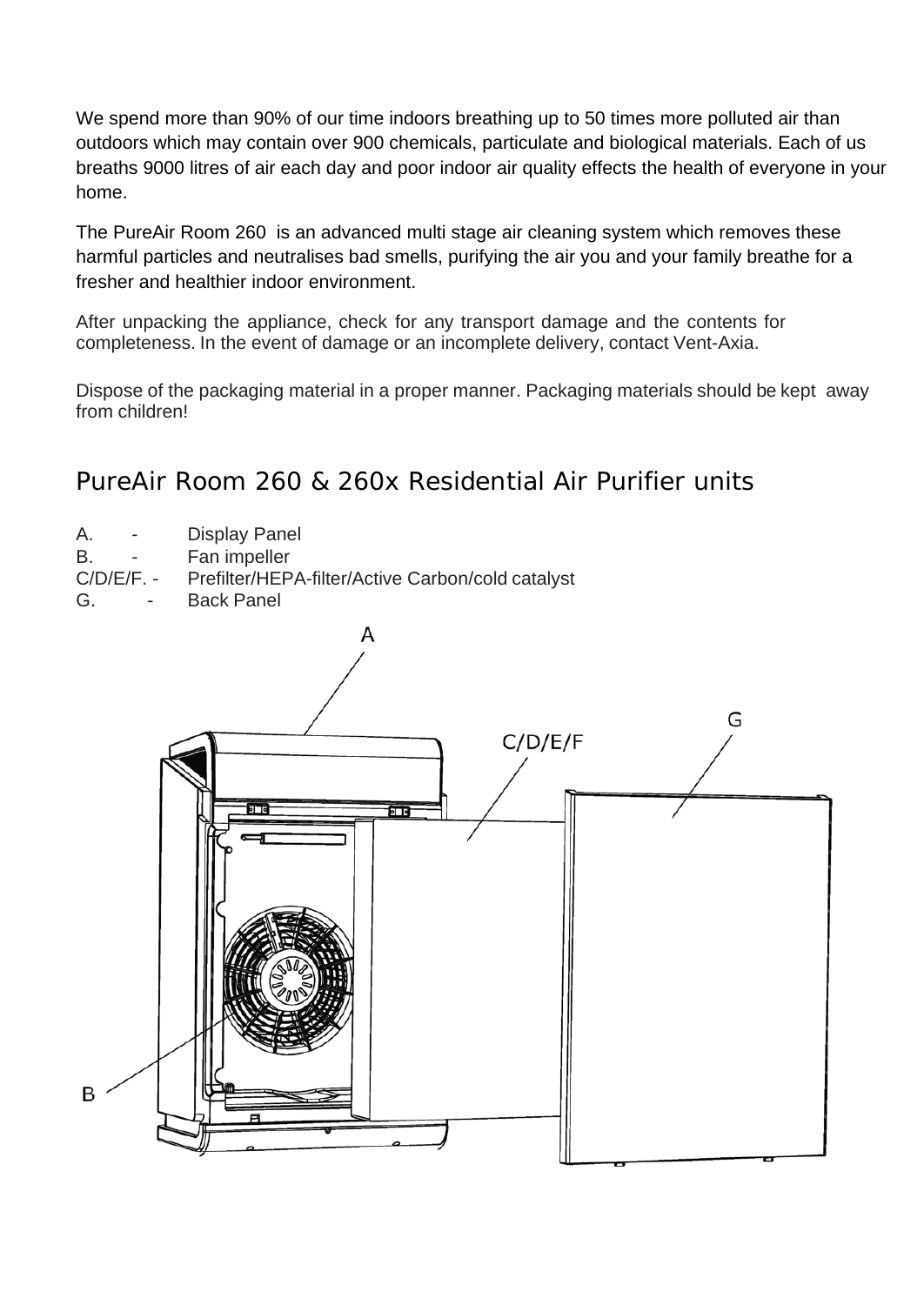# **Warning:**

Please read all instructions carefully before commissioning. Failure to follow these instructions may result in electric shock, fire and/or serious injury. Keep all these instructions for the future.

Do not open the device until the mains plug has been disconnected from the mains socket. Risk of death due to electric shock! All repairs should only be carried out by a suitably quailified person.

Safety instructions

- Ensure that the mains supply (Voltage, Frequency, and phase) Complies with the prodcut rating label.
- Check the mains plug before plugging in.
- When not in use, unplug the appliance from the wall outlet.
- Do not insert any objects into the air inlets and outlets of the unit. It may cause a short circuit. Special care must be taken when operating the device within the reach of children.
- Use the ON/OFF switch to turn the unit on and off. Never use the plug to switch the unit "on and off".
- Before changing the device Filters, switch it off and unplug from the wall.
- Never attempt to clean the air inlets or outlets with sharp objects.
- Never immerse the appliance in water.
- Never spray flammable liquids into the device.
- Never operate the appliance in a damp room (e.g. bathroom). Danger of electric shock.
- Never use hairsprays, thinners or flammable gases in the vicinity of the device, as there is a risk of fire and explosion.
- If candles or gas ovens are used in the same room during operation, open the window occasionally.
- Never cover the air inlet or outlet. This can destroy the motor on the fan assembly.
- Never operate the device near heat sources such as heaters, open fires or direct sunlight. The plastic parts can be deformed.
- The unit does not serve as a fan replacement. This considerably shortens the service life of the filter.
- The device must not be used in an environment containing high levels of dust or chlorine.
- Do not place heavy objects on the unit and keep it out of the reach of children.
- The device must not be used in closed and narrow rooms.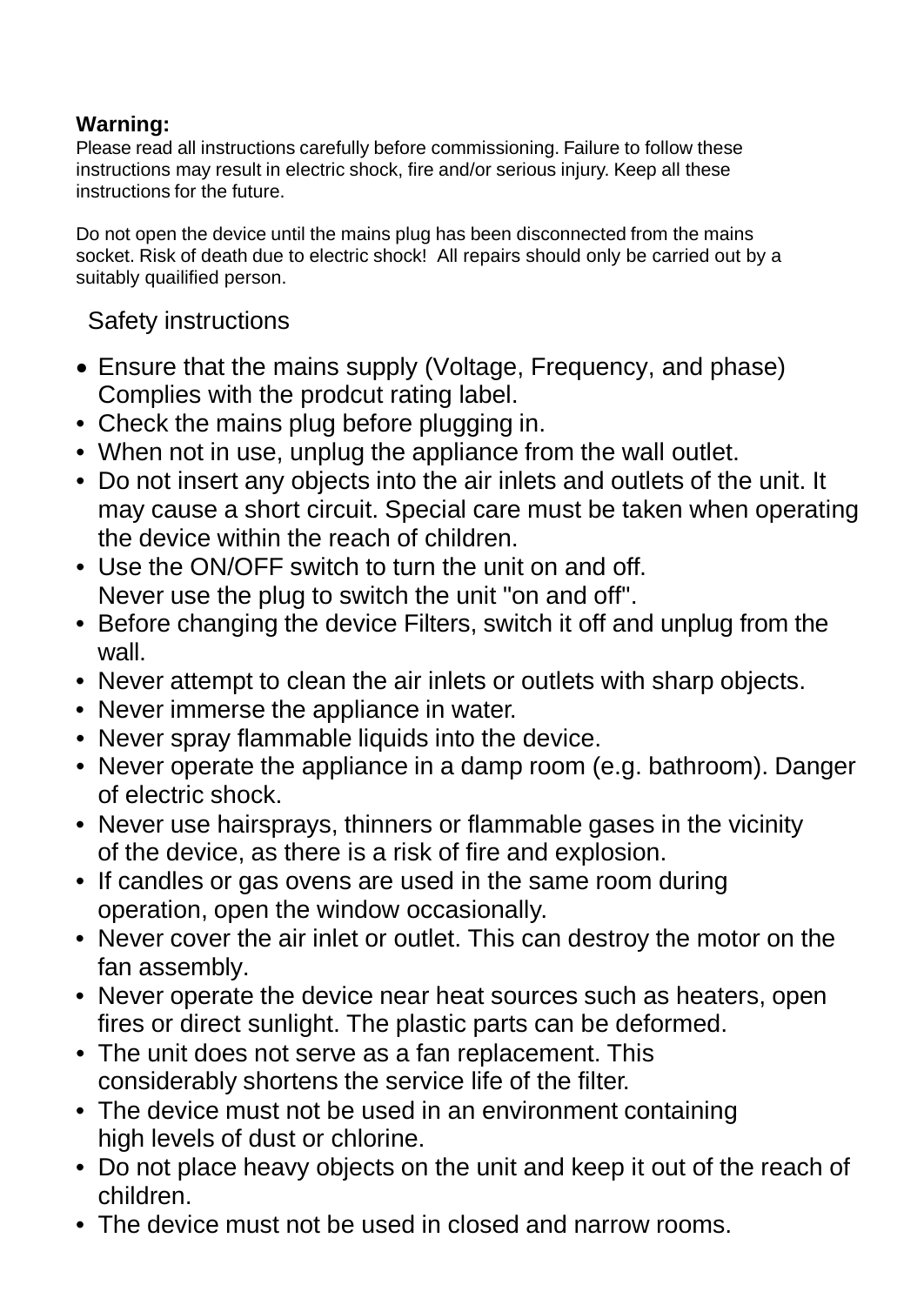- If the supply power cord is damaged, stop operation and get it replaced by a suitably quailifed person/Service engineer.
- If the device is defective, switch off the mains switch and disconnect it.
- To avoid interference, do not operate the equipment near microwaves, television sets, or other electrical equipment. A distance of at least two metres is recommended.
- The device may only be operated by persons who are physically and mentally capable of correct operation in accordance with these operating instructions, or who have been instructed on this device by a responsible person.
- Never operate the device with wet hands.
- Do not attempt to repair or make any other adjustments, both electrical and mechanical, to the unit yourself.
- Do not let children play with the packaging, such as plastic films.
- Ensure a minimum distance of at least 10cm between the unit and the nearest wall.
- Always switch off and disconnect the unit before removing or cleaning the filter.
- Only use the device indoors with good air circulation.
- Keep sufficient distance from curtains, drapes or other easily movable objects.
- Do not place the unit on an uneven, sloping or moving surface to prevent it from tipping over or falling to the ground

The air purifier is only intended for air cleaning of privately used rooms (e.g. living rooms, bedrooms, Studies or storage rooms). The user must comply with the specified operating parameters of these instructions.

The machine may only be used for its intended purpose. Any further use beyond this is not intended. The user/operator and not the manufacturer shall be liable for any damage or injury of any kind resulting is the misuse of this product.

Air cleaners are only suitable for occasional use within kitchens, as oils and fats in the air as well as increased air pollution can very quickly clog up the filters.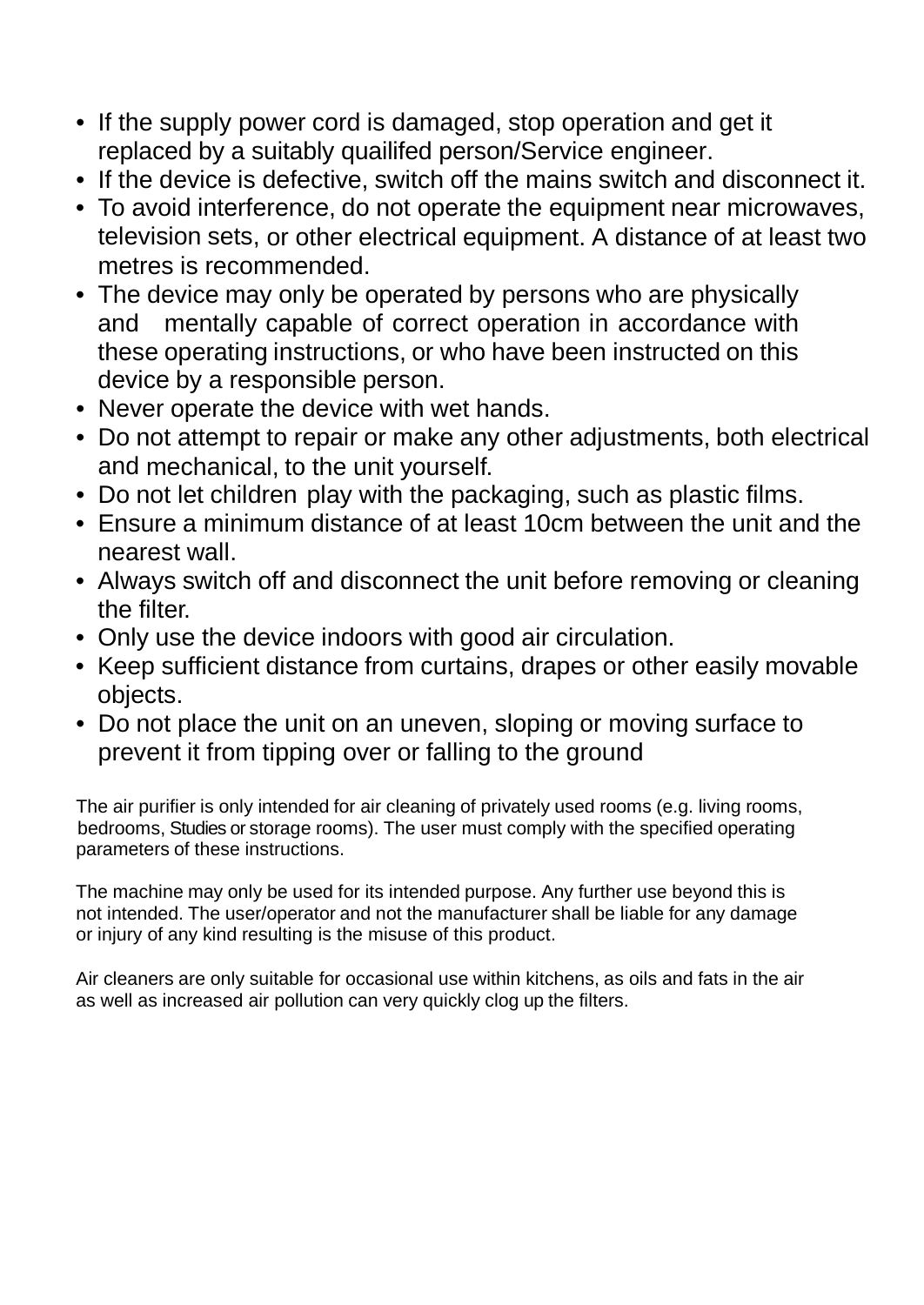# Technical data<br>Product names:

Rated power: 60W<br>Air flow rate: 260m<sup>3</sup>/h Air flow rate: 260<br>Timer (hours): 1-8 Timer (hours): Weight: 5,8 kg<br>Dimensions (W\*D\*H): 350\*230\*550 mm Dimensions (W\*D\*H): Room size: 30m<sup>2</sup> Noise emission: ≤45dB(A)

Product names: PureAir Room 260 (496611) & PureAir Room 260x (496612)<br>Voltage/Frequency: 220-240V ~ 50/60Hz  $220-240V ~ 50/60Hz$ <br>60W

# **Control Panel**



# **Display Indicators**

| õooõ<br><b>HHH</b> | PM2.5 Indicator            | <b>HHM</b>  | Filter Life Indicator | Air outlet | <b>Control Panel</b><br>With display |
|--------------------|----------------------------|-------------|-----------------------|------------|--------------------------------------|
| <b>BH</b>          | Timer                      | <b>:!!!</b> | Speed                 |            |                                      |
| AUTO               | Auto mode                  | <u>inn</u>  | UV and Ion Display    |            |                                      |
| 8                  | WiFi<br>Connecting Display | 2<br>÷<br>3 | Sleep mode            |            |                                      |
| (SCR)              | Lock                       |             |                       |            | Air Inlet<br>On both<br>sides        |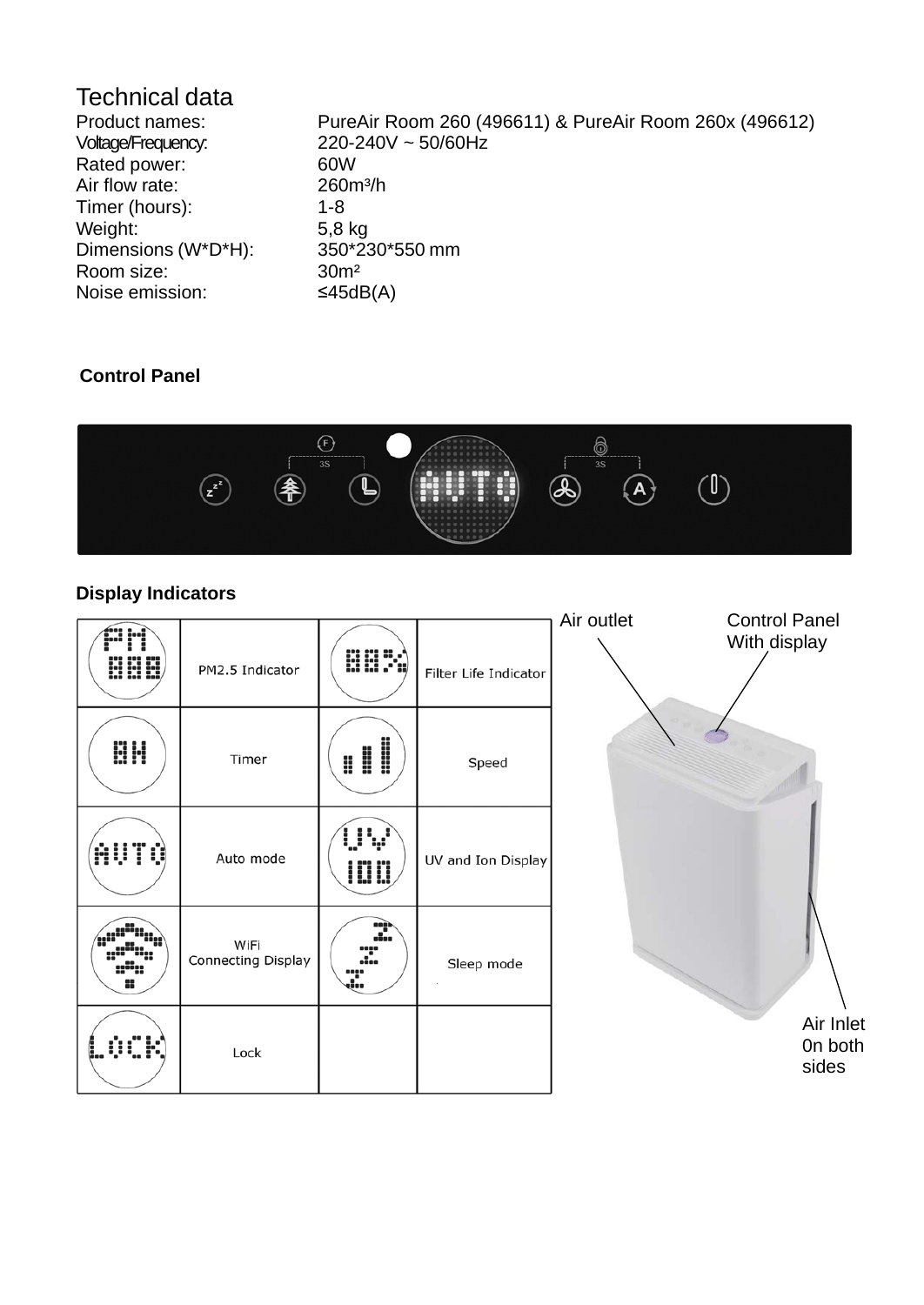# Before commissioning

Remove the filter elements from the device, remove the protective covers and re insert them back into the device. Follow the steps in the section "Filter change". The main filter should normally be changed every 6-9 months depending on the enviroment. The order of the filters is marked with the numbers 1-3 on the filter flaps, the filter marked 1 should be located nearest to the outside of the unit.

**For replacement filters either scan the QR code on the front page or go online <https://www.vent-axia.com/pureairroom> and Order:- PureAir Room 260 & 260x Replacement filter Stock Ref No:-496613**

# Commissioning

1. **Connecting the unit to the power supply.** When you first plug in the air purifier, the unit will make a sound. Caution: Never insert or remove the plug with wet hands.

# 2. **POWER**

The power button is used to turn the unit on and off.

# $3.$   $(A)$  **AUTO**

If you use the unit in automatic mode, the fan is controlled via the air quality sensor. In addition, the current air quality is shown on the display as follows:-

| <b>Air Quality</b>     | $PM2.5(\mu g/m3)$ | <b>Display</b>      | <b>Fan Stage</b> |
|------------------------|-------------------|---------------------|------------------|
| Good                   | $10 - 60$         | Lights up Green     |                  |
| <b>Needs Improving</b> | 61-150            | <b>Glows Orange</b> |                  |
| Bad                    | 151-300           | <b>Glows Red</b>    | 3                |

# 4. **Timer**

With the timer you can set the running time of the device. You can select between 1 and 8 hours.

# 5. **ION/UV**

Press button to turn on/off the ION function as well as sterilization when the unit is in Normal or Auto mode.

# $_{6}$   $(F)$  Renew

•Press the "ION" and "Timer" button and the display will show the cumulated purify time ;If you press and hold both buttons for 3 seconds, the cumulated purify time will restart from "0" .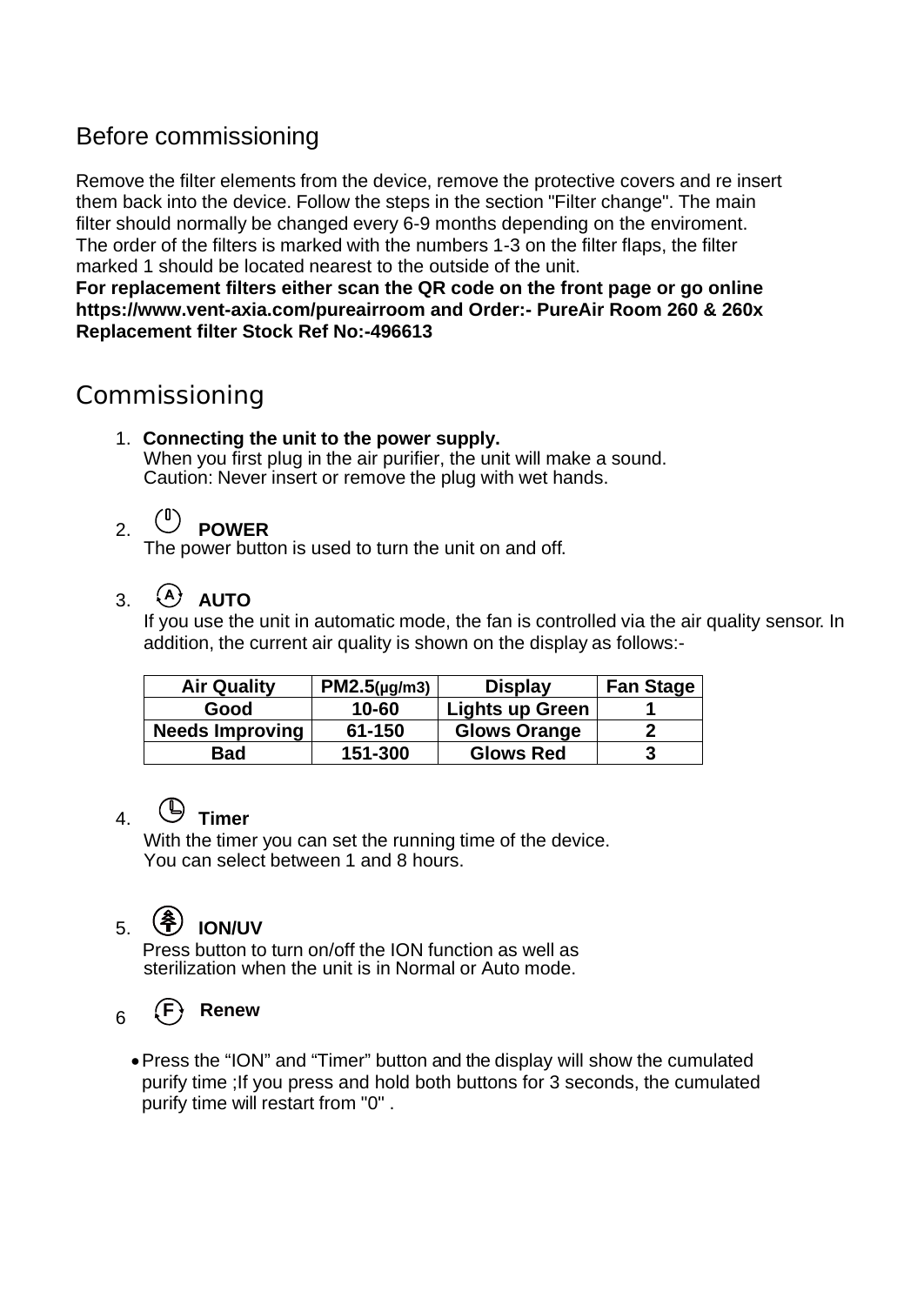#### **z z** 7. **<sup>Z</sup> Sleep**

In this mode, the device operates at the lowest fan speed for minimal noise. With the exception of the Sleep display and Parental Lock, all displays go out. To exit Sleep mode, press either Sleep or Speed button.

# 8. **Speed**

Press speed button to control the speed from 1 to 3 when it is under Normal mode. The adjusted fan level is shown via the bars on the display.

# 9. **Child safety lock**

Press and hold the "speed" and "Auto Button" for 3 seconds to lock and unlock the display.

## 10. **WiFi (Available on PureAir Room 260x Stock Ref:- 496612 Only)**

Press and hold the "sleep" and "timer" button for 3 seconds. This Will activate the WiFi connection.

See section Controlling your PureAir Room 260x via App and Smartphone.

## 11. **Remote Controller**

Press the buttons shown on the handset for the respective function. (Batteries are not provided). **Controller uses 2 X AAA LR03 Batteries** When using the remote controller point it directly at the air purifier.



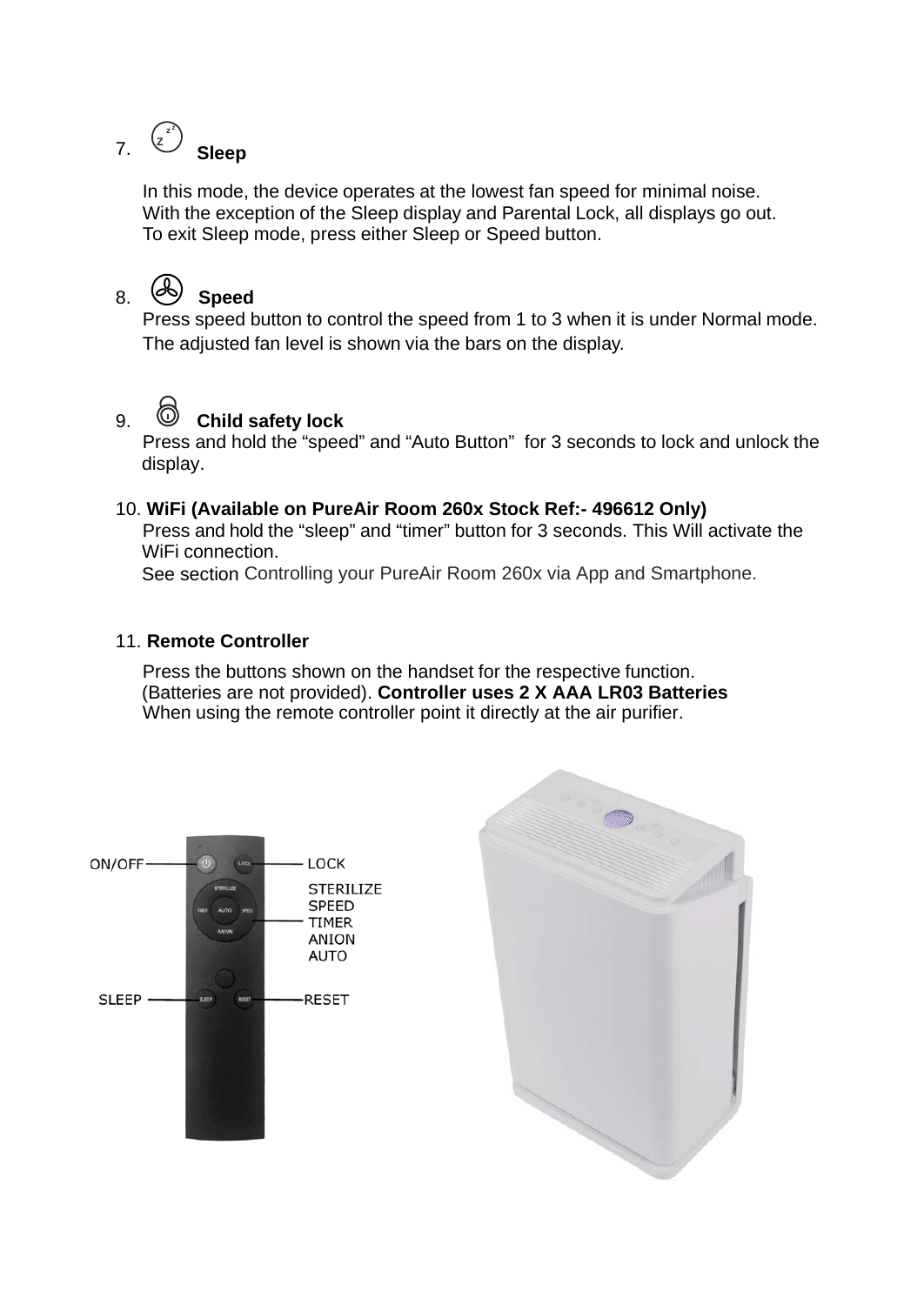# Filter change

| <b>Filter replacement</b> |                                                                                                                                                       |                                                                   |  |  |
|---------------------------|-------------------------------------------------------------------------------------------------------------------------------------------------------|-------------------------------------------------------------------|--|--|
| 1                         | Please ensure the product is switched-off and unplugged<br>before<br>opening up the unit for filter replacement.                                      |                                                                   |  |  |
| $\overline{2}$            | Hold the unit and remove<br>thel<br>back panel as shown<br>(Magnetic fastening).                                                                      |                                                                   |  |  |
| 3                         | Pull the middle textile strap<br>outwards to carefully pullout the<br>filter (Prefilter / HEPA-filter/Active-<br>carbon-filter/cold-catalyst-filter). |                                                                   |  |  |
|                           |                                                                                                                                                       | Pull the textile strap in the middle of the<br>combination filter |  |  |

| Insert the replacement filter / Front panel assembly |                                                                                                                                                                                                                      |           |  |  |
|------------------------------------------------------|----------------------------------------------------------------------------------------------------------------------------------------------------------------------------------------------------------------------|-----------|--|--|
| 1                                                    | Please make sure the correct sequence is used when inserting the new filters.                                                                                                                                        |           |  |  |
| $\overline{2}$                                       | Insert the<br>filter<br>new<br>(Prefilter, HEPA, Active<br>Carbon, Cold catalyst) placing<br>the top part in first and push<br>slightly up and in as shown in<br>diagram.                                            | <b>WW</b> |  |  |
| 3                                                    | Position the back panel on the<br>fixings in the main frame.<br>Press the back cover slightly<br>inwards so that the cover<br>snaps into place.<br>see<br>diagram.<br>Make sure the back cover is<br>tightly closed. |           |  |  |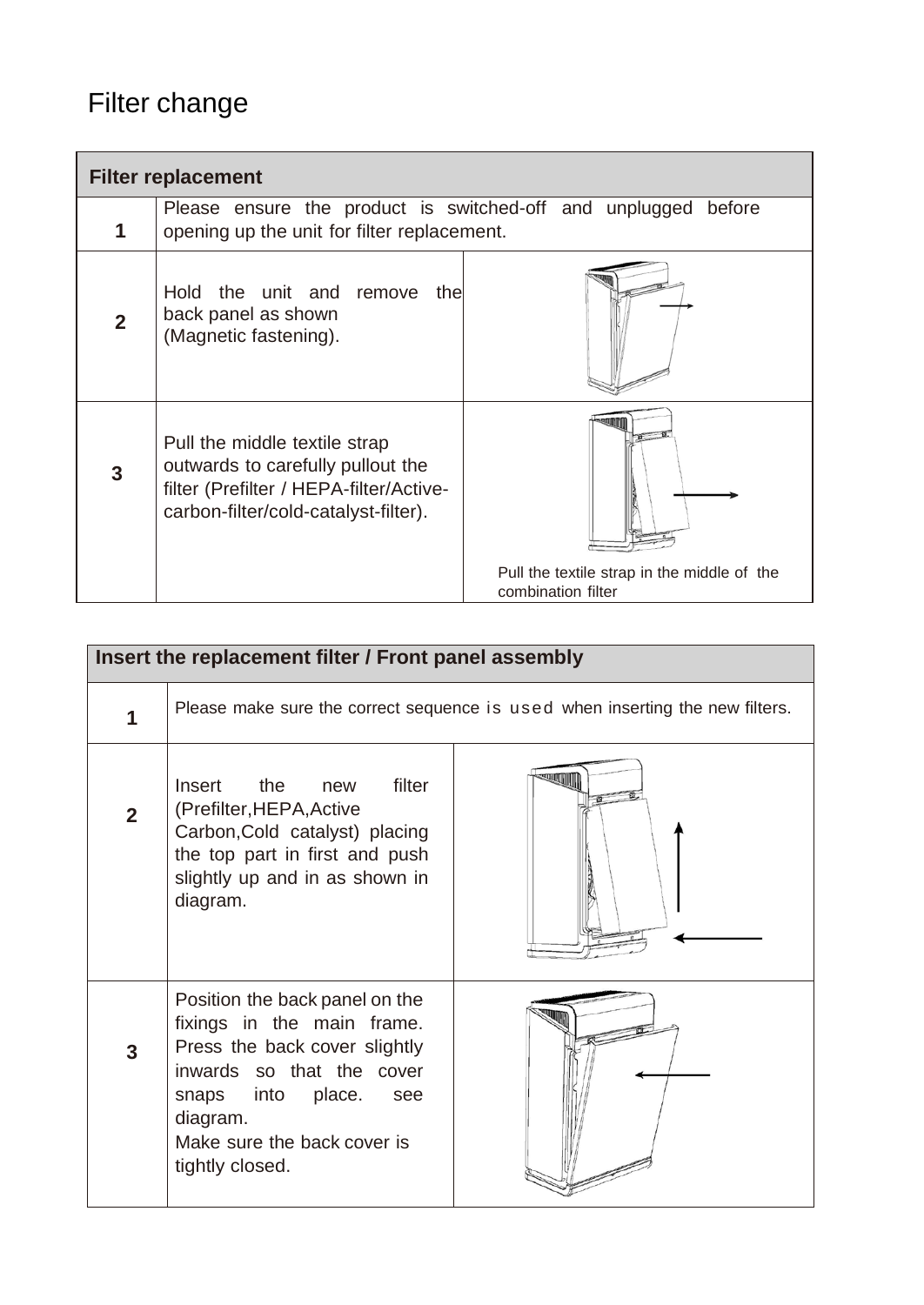# **Controlling your PureAir Room 260x via App and Smartphone Relates to PureAir Room 260x Stock Ref: 496612 Only**

- **1. Download the "SmartLife" App and install into the users smartphone.**
- **2. Select "Add Manually"-->"small home appliances"--->"air purifier".**
- **3. Fill in ID and password of available wireless network. The users smartphone and the device must be on the same wireless network.**
- **4. Press the buttons of "Sleep" and "Timer" together for 3 seconds, then WiFI connection icon will show up on the control panel on the unit.**
- **5. Confirm the indicator is blinking slowly.**
- **6. Choose "SmartLife-XXXX" and then connect (XXXX will vary but should appear at the top of the list).**
- **7. Return back to the adding device interface and wait until connection is complete (You will hear a beep once connection is complete).**
- **8. You can now control your PureAir Room 260X unit via your smartphone.**

Scan the QR code To Download the "SmartLife" App.

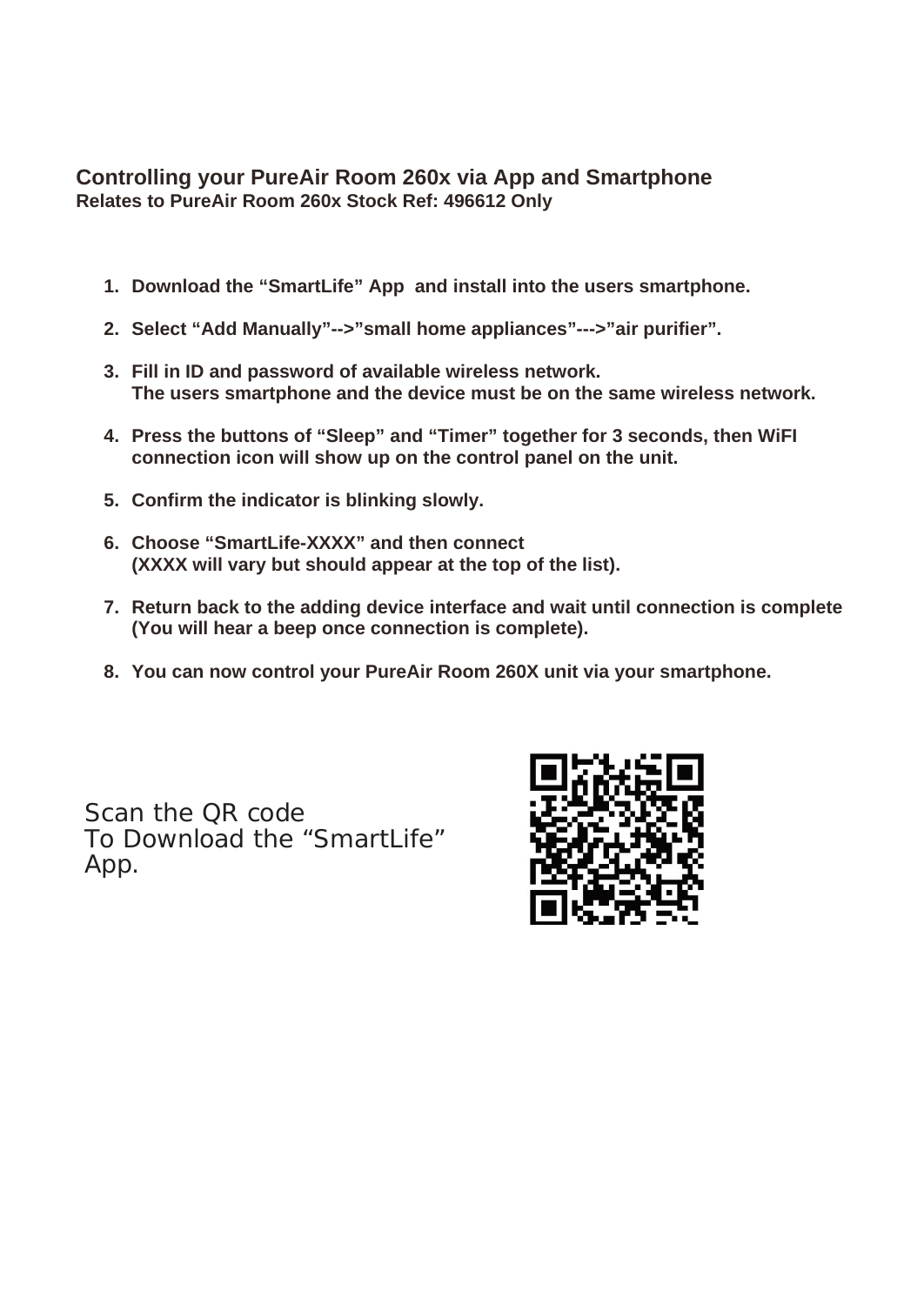# Further information

# 6 Stage Advanced Filtration system:

## **1 Pre Filter**

The pre-filter is a washable coarse particle filter which collects the larger particles from the air flowing through it. This process additionally protects the HEPA filter element from these particles and thus increases the service life of the following filter elements.

## **2 HEPA filters**

The "High-Efficiency Particulate Air" Filter removes 99.9% of particles in the air including PM 2.5, Pet Allergens, Pollen, Viruses, Mould and Bacteria by trapping them inside the filter material.

## **3 Activated carbon filter**

Activated carbon has a huge surface area which removes volatile organic compounds (VOCs), odours, and other gaseous pollutants from the air by trapping the gas molecules in the charcoal.

#### **4 Cold catalyst**

The Cold catalyst speeds up the decomposition of organic compounds in the air, breaking them into molecules such as H2O and CO2 which are harmless to the human body.

#### **5 Ultraviolet light**

The ultraviolet light attacks bacteria and viruses sanitising the air.

#### **6 Ionizer**

The Ionizer is the last stage of the filtration process, generating negatively charged ions which adhere to small particulate statically charging them which attract other particles creating larger clusters, which can then absorbed by the filter medium at the start of the cycle.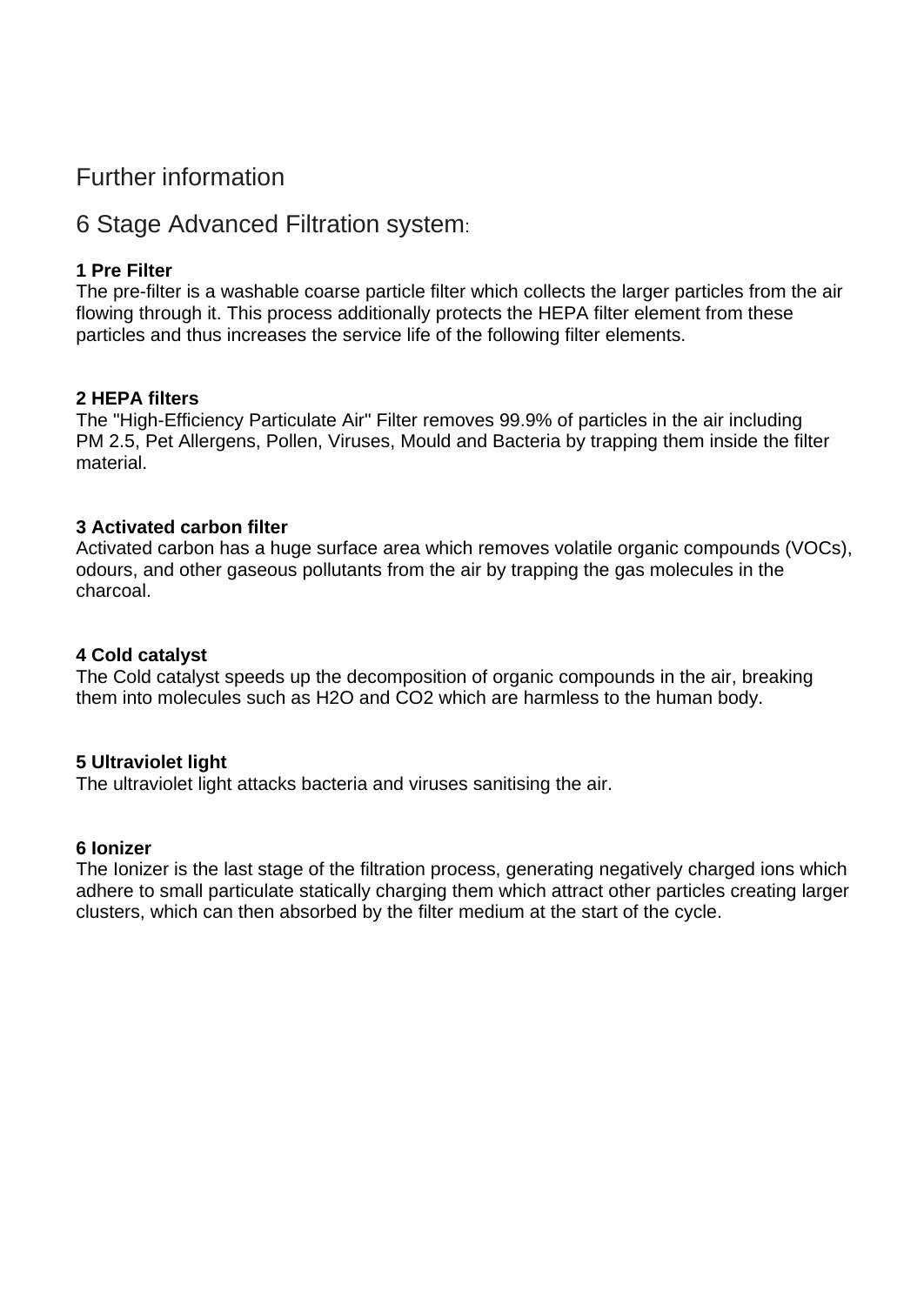# **Troubleshooting**

Turn off the unit immediately and contact a service engineer if any of the following problems occur:

- Fuse's blown.
- Foreign material gets into the device.
- The plug or power cord heats up.

Do not open the unit without authorized service personnel. However, you can check the following causes of faults yourself:

#### **The device cannot be switched on:**

- Is the plug inserted correctly?
- Has the fuse blown or is there no voltage at the socket?
- Is the front cover fitted correctly?

## **The air flow at the outlet opening is lower:**

• Is the filter too dirty or clogged?

## **The device is disproportionately loud:**

- Does the device stand on an uneven surface?
- Is the filter unpacked?
- Is the filter too dirty or clogged?

#### **Remote control does not work:**

• Replace the batteries. (2 X AAA LR03)

#### **Smoke and odours are filtered very poorly.**

- Are the filters inserted in the correct order?
- Are the filters unpacked?
- Do the filters have to be replaced?

#### **Notes on air cleaning for cigarette smoke**

Cigarette smoke consists of numerous complex chemical compounds. For the air purifier, it is essentially divided into solid components of smoke and gaseous components of smoke. The solid smoke particles are filtered out by the HEPA filter. The gaseous components are partly absorbed by the activated carbon filter and partly degraded by the photocatalytic filter.

- The device should be placed as close as possible to the smoke source.
- The unit should not be placed on the floor (for smokers it is recommended to place it on a table).
- Depending on how many cigarettes are smoked, the service life of the filter Will be shortened.